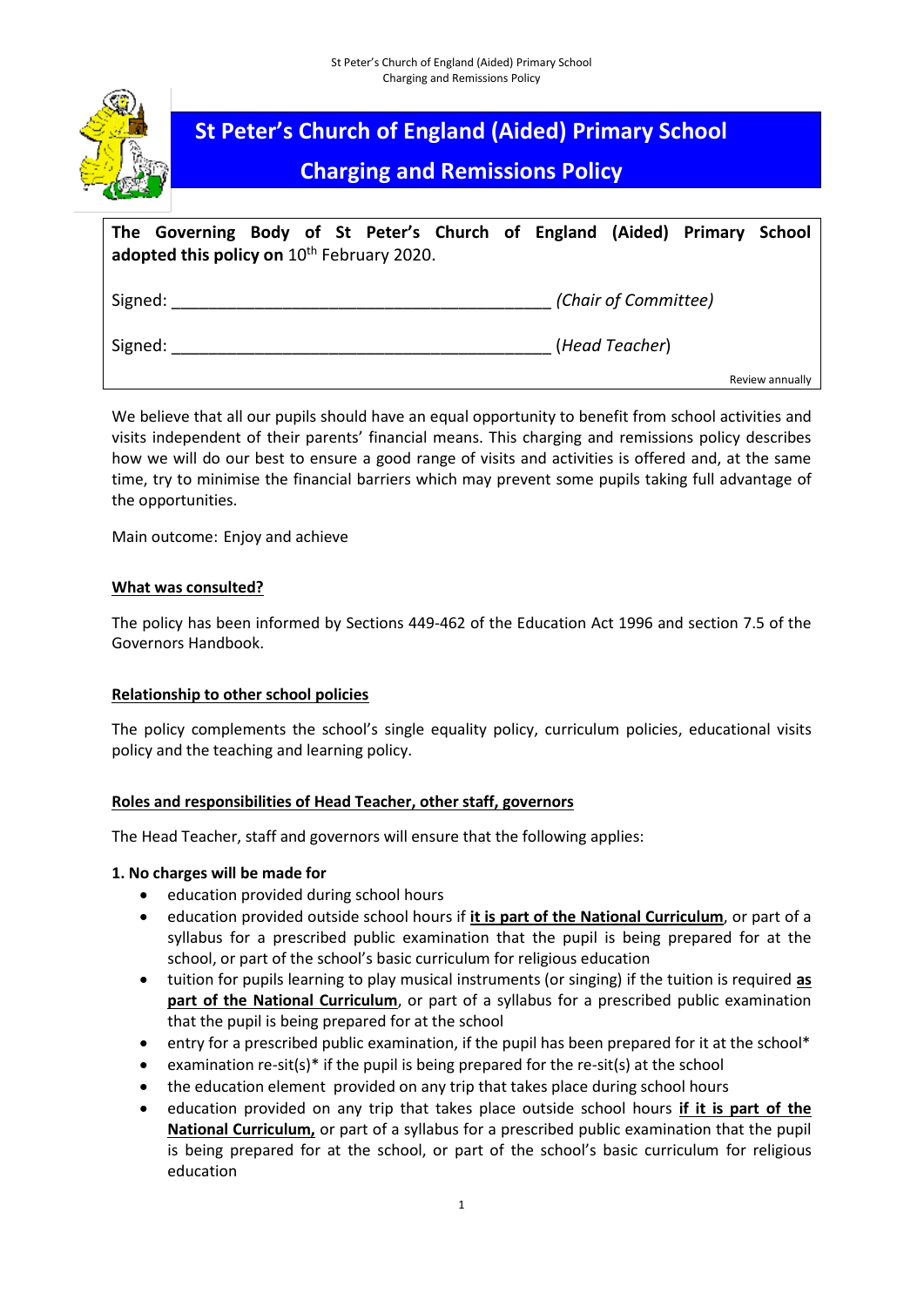- supply teachers to cover for those teachers who are absent from school accompanying pupils on a residential trip
- transport provided in connection with an educational trip on which children are required to go.

*\* If a pupil fails, without good reason, to meet any examination requirement for a syllabus a charge will be made.*

### **2. Activities for which charges may be made**

- Activities within school hours Optional extra activities which may enhance pupil's learning but which is not necessary to it.
- Activities outside school hours Optional extra activities which may enhance pupil's learning but which is not necessary to it.
- Residential activities Board and lodging costs of residential trips deemed to take place during school time. However, pupils whose parents are in receipt of certain benefits (see point 3 below) may not be charged the full cost for board and lodgings. When any trip is arranged parents will be notified of the policy for allocating places.
- Music tuition

Music tuition for individuals or groups taken as optional extras in addition to those required by all children.

Parental agreement will be obtained before a charge is made.

Activities which can be charged for (with the exception of board and lodging for residential trips) are regarded as **"optional extras".** Charges will not exceed the actual cost (per pupil) of provision

| Activity or thing which will or may | <b>Notes</b>                              | Remitted or help available.             |  |  |  |  |
|-------------------------------------|-------------------------------------------|-----------------------------------------|--|--|--|--|
| be charged for.                     |                                           |                                         |  |  |  |  |
| Charges will be made for equipment  | For example:                              | None                                    |  |  |  |  |
| damaged or lost without good        | A lost library book.                      |                                         |  |  |  |  |
| reason                              |                                           |                                         |  |  |  |  |
| Charges will/may be made for any    | For example, a clay model -               | Children may take part in the           |  |  |  |  |
| materials, books, instruments, or   | a charge to cover the cost of the         | activity but will not take the finished |  |  |  |  |
| equipment, where a parent wishes    | clay.                                     | product home.                           |  |  |  |  |
| their child to own them             |                                           |                                         |  |  |  |  |
| Charges will/may be made for music  | The cost, or a proportion of the          | Permission for category A               |  |  |  |  |
| tuition                             | costs, for teaching staff employed to     | (see below)                             |  |  |  |  |
|                                     | provide tuition in playing a musical      |                                         |  |  |  |  |
|                                     | instrument or singing, where the          |                                         |  |  |  |  |
|                                     | tuition is an optional extra for an       |                                         |  |  |  |  |
|                                     | individual pupil or groups of up to       |                                         |  |  |  |  |
|                                     | four pupils                               |                                         |  |  |  |  |
| Charges will be made for the board  | The charge will not exceed the            | Remission<br>for category<br>A<br>(see  |  |  |  |  |
| lodging<br>and<br>component<br>of   | actual cost                               | below)                                  |  |  |  |  |
| residential trips                   |                                           |                                         |  |  |  |  |
| <b>Transport Costs</b>              | The cost, or a proportion of the cost $ $ | Remission<br>for category<br>A<br>(see  |  |  |  |  |
|                                     | of transport for a trip that is an        | below)                                  |  |  |  |  |
|                                     | optional extra.                           |                                         |  |  |  |  |

See table of examples below: